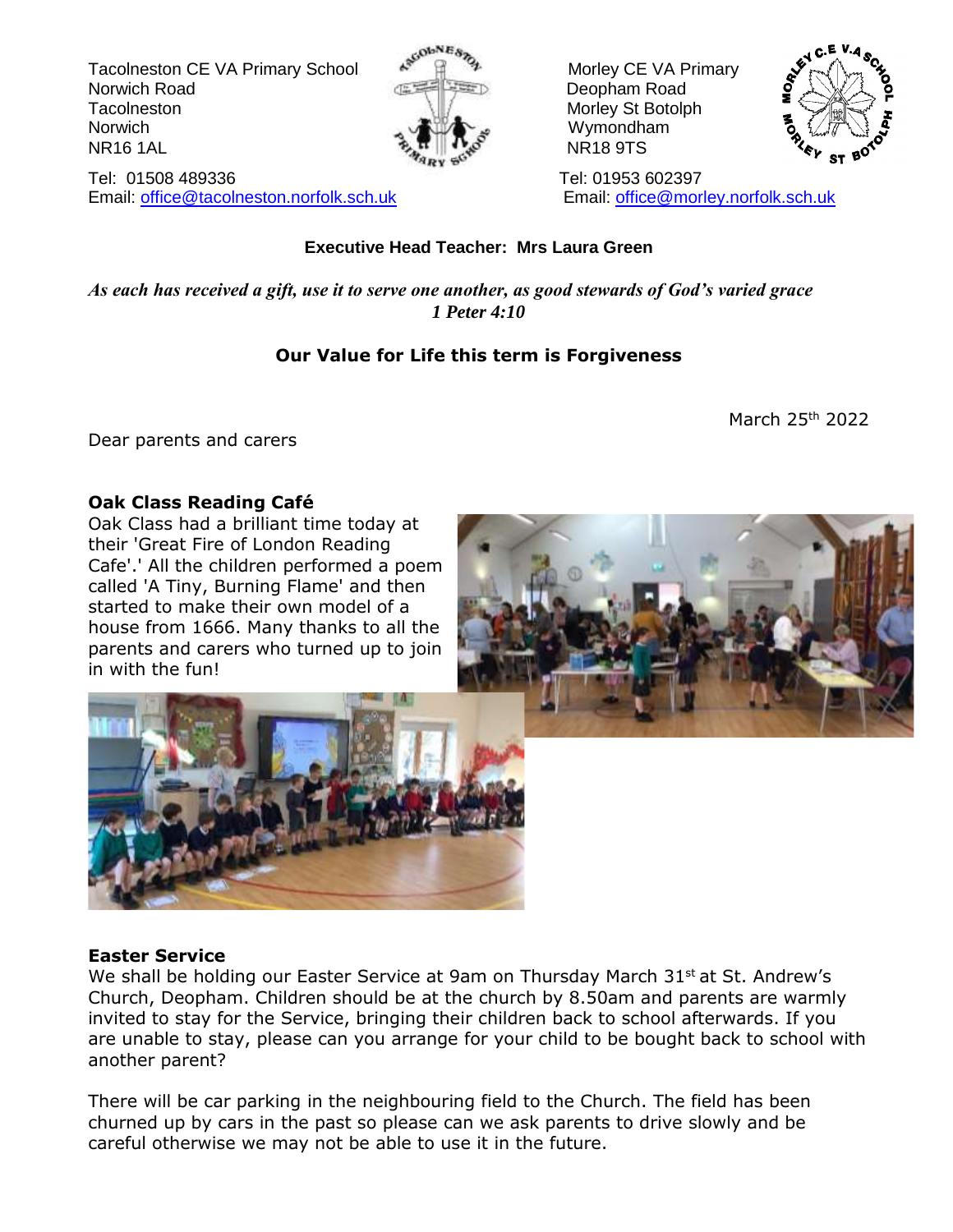If your child comes into school by bus or taxi we would still welcome you to bring the children on this day and take part in the Easter Service. If this is not possible, we can arrange for them to be taken directly to the Church but would be grateful if you could arrange for them to come back to school with another parent. Please contact the school office if you have any issues with these arrangements.

#### **Easter Egg Hunt**

After the Easter Service at the church we will once again be having an Easter Egg hunt on the school playing field. For our new parents, this involves all the children running around the field hunting for chocolate eggs and returning them to the staff (not their pockets!!) in order to be counted and handed out at the end of the school day. We would therefore we grateful for donations of small chocolate eggs for the hunt.

In the past we have received the smallish hollow eggs, these are not ideal as they get broken when being collected and we would need quite a few in order for all the children to receive one. Also, with the eggs being on the field, they must be foiled wrapped. Therefore, could we please ask for the nets / bags of the **small, solid, foil wrapped** eggs.

In addition, we are a nut free school and cannot use eggs with nuts (praline) or alcohol in them - they will make their way to the staffroom! There is a box in the reception area by the office for the eggs. Thank you.

#### **Parent Forum**

It was lovely to be able to hold the Parent Forum on Wednesday afternoon. Thank you to those of you who were able to make the time for this. The details of what was discussed is attached to this newsletter.

The next meeting will be held at 9am on Wednesday  $15<sup>th</sup>$  June. It would be great to see representatives from every class. This is an opportunity to discuss your questions and ideas with me and to learn more about what we are doing in school. It's very informal and you're welcome to bring your younger children with you.

#### **Easter Bake-Off – 30/03/22**

Following the success of the Christmas bake-off, we are challenging the children once more to measure, whisk, stir and bake for the Easter Bake-Off on Wednesday 30<sup>th</sup> March. Easter themed cakes, muffins, cookies or biscuits should be brought into school in the morning and placed in the hall where there will a table for each class. Please make sure your child's contribution is clearly named.

Unfortunately, Paul Hollywood wasn't available to judge the entries but we shall have an esteemed panel of judges on hand to choose class winners and overall school winner. We were very impressed with the entries at Christmas so we are looking forward to seeing what culinary creations will appear!

#### **Easter Bake sale – 30/03/22**

At the end of the school day, FOMPS will be holding a Bake sale which will include the Easter bake-off contributions. They would also be very pleased to receive additional baked goodies to sell. If you are able to whip up some cup-cakes or biscuits, Mrs Ralphs in the office will be happy to take them off your hands in the morning (she promises not to eat any!) Thank you for your support.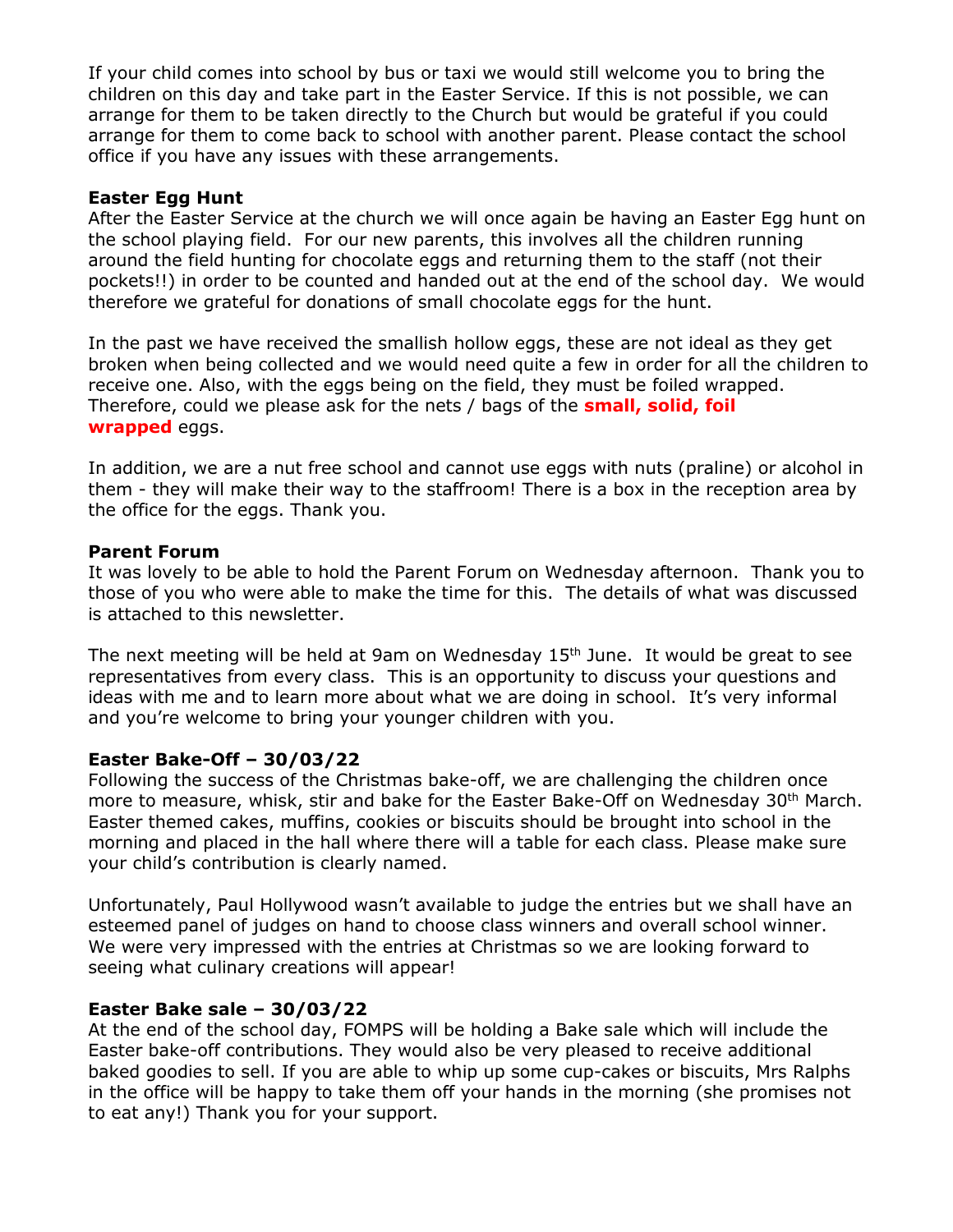#### **Menu change – 20/04/2022**

Please note that due to delivery schedules, the kitchen will not be able to provide the regular menu on the first day back after the Easter Holidays. The menu will be as follows:

Cheese and Tomato Pizza with Potato Wedges and Sweetcorn Or Oriental Quorn with Noodles and Sweetcorn

Pudding – Vanilla Ice Cream

#### **No Jacket potatoes will be available**

#### **End of Supermarket Vouchers scheme**

We have received the following information from Norfolk County Council:

*To support children and families at the height of the Covid pandemic, the government provided additional funding to local authorities, first through the Covid Winter Grant and later via the Household Support Fund (HSF). In Norfolk, this was primarily used to fund free school meal vouchers, for eligible children, during the school holidays. The fund was a one-off grant to bridge the gap between the end of furlough and the Universal Credit top-up and to give extra support to those facing significant hardship, as the economy began to recover from the pandemic.*

*That funding has now come to an end, meaning that we are unable to provide free school meal vouchers over the upcoming two-week break.*

*We recognise that the cost of living is increasing and some families may continue to need extra support over the Easter break.*

*The government is continuing to fund the Holiday Activities and Food programme, known locally as [Big Norfolk Holiday Fun,](https://www.norfolk.gov.uk/what-we-do-and-how-we-work/campaigns/big-norfolk-holiday-fun) for at least the next two years. This scheme includes a range of free fun activities, as well as a free lunch. Places are provided on a first come, first served basis but there are still spaces available. There is a fuller update on [this](https://csapps.norfolk.gov.uk/csshared/ecourier2/misheet.asp?previewmisheetid=57020)  [programme here.](https://csapps.norfolk.gov.uk/csshared/ecourier2/misheet.asp?previewmisheetid=57020)*

*Additionally, the [Norfolk Assistance Scheme \(NAS\)](https://www.norfolk.gov.uk/care-support-and-health/support-for-living-independently/money-and-benefits/norfolk-assistance-scheme) is available to support eligible families, by providing financial advice and food vouchers. Families can also search for local support for food and finances, via the [Community Directory](https://communitydirectory.norfolk.gov.uk/)*

*We would always encourage any parents who might need extra help to contact us on 0344 800 8020, so that we can help ensure that they are getting the support that they need.*

#### **Music assembly**

We will be holding our next music assembly on Wednesday  $27<sup>th</sup>$  April at 9am to give an opportunity for children who are learning to play a musical instrument, to perform in front of others and share what they have been learning.

If your child would like to take part, please email the school office with your child's name and the piece they would like to play. Parents are warmly welcome to attend the assembly.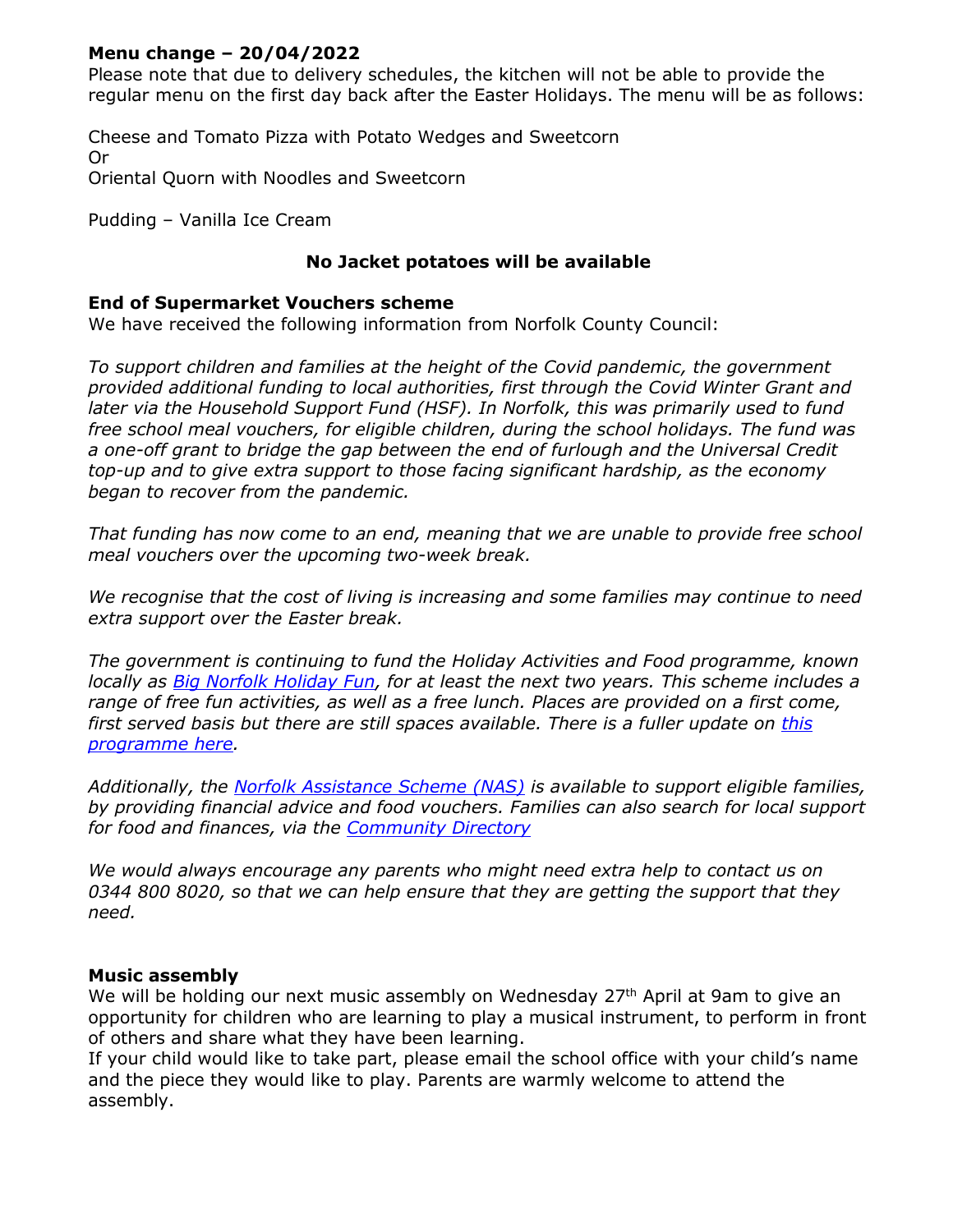#### **Residential trip payments**

Payment for the residential visits to the Isle of Wight and Horstead this year can be paid in instalments on SchoolMoney at any time to suit you and your budget. In particular, this might be an easier option for the Isle of Wight trip rather than having to pay the full amount all at once. Full payment for the Isle of Wight trip is due by May  $8<sup>th</sup>$  2022.

#### **100 Club – School fundraiser – it could be you . . .**

For just £5.00 per number for the whole school year you are in for a great chance of winning cash prizes every term. If we can sell all 100 numbers we will have £60 every term to give away as well as raising money for the school. **Prizes of £30, £20 & £10.** Anyone who had a number last year will automatically keep their number(s) for this year and payment should be made on the SchoolMoney portal.

If you would like to buy a number (or two) for the remaining two terms of this academic year please contact the school office to find out which numbers are available to purchase. **The cost would be just £3.33 for two terms**



Friends of Morley Primary School (FOMPS) are a group of parents and staff working together to fundraise much needed money to support extra resources for our students. Our next events are:

**Easter Bake-off and Bake sale** – 30/03/22 **Children's Easter Discos** – 01/04/22 **Quiz Night** – 23/04/22 **FOMPS Stall – Morley Beer Festival & Family Fun Day** – 25/06/22 **Summer Fair** – 16/07/22 Further details to follow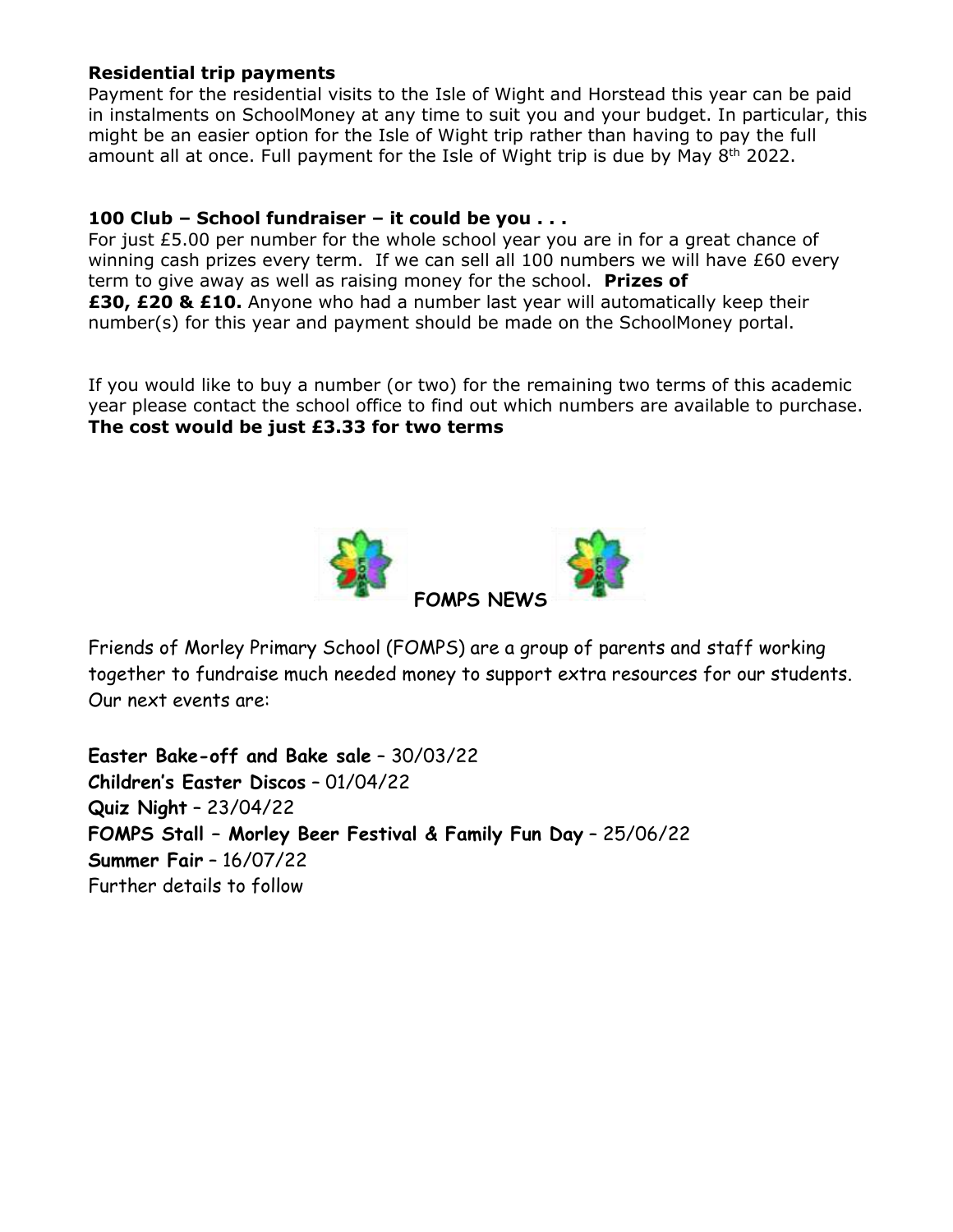# **Celebrations**



**Rowan Class Willow** 

| Value<br><b>Achievements</b> | Pine   | Oak           | Sycamore | Rowan  | Willow |
|------------------------------|--------|---------------|----------|--------|--------|
|                              |        |               |          |        |        |
| <b>Star Readers</b>          |        |               |          |        |        |
| Reading                      |        |               |          |        |        |
| Passport                     |        |               |          |        |        |
| Going for Gold               |        | Ella (Bronze) |          |        |        |
| Award                        |        |               |          |        |        |
| <b>Merit Badge</b>           | Heidi  | Ella          |          |        |        |
|                              | George | Thomas B-W    |          |        |        |
|                              |        | Charlie       |          |        |        |
|                              |        | James         |          |        |        |
|                              |        | Ollie         |          |        |        |
| <b>Bronze</b>                |        |               |          | Nicole |        |
|                              |        |               |          | Mya    |        |
| Silver                       |        |               |          |        |        |
| Gold                         |        |               |          |        |        |
| Platinum                     |        |               |          |        |        |
| <b>EFFORT</b>                |        |               |          |        |        |
| <b>HELPFULNESS</b>           |        |               |          |        |        |
| <b>COURAGE</b>               |        |               |          |        |        |
| <b>SERVICE</b>               |        |               |          |        |        |
| SELF RESPECT                 |        |               |          |        |        |
| <b>FORGIVENESS</b>           |        |               |          |        |        |
| <b>GENEROSITY</b>            |        |               |          |        |        |
| <b>FRIENDSHIP</b>            |        |               | Layla    |        |        |
| <b>RESPECT</b>               | George | Eloisa        |          |        |        |
| <b>KOINONIA</b>              |        |               |          |        |        |
| <b>COMPASSION</b>            |        |               |          |        |        |
| <b>PERSEVERANCE</b>          | Rachel |               | Martha   | Mya    | Chloe  |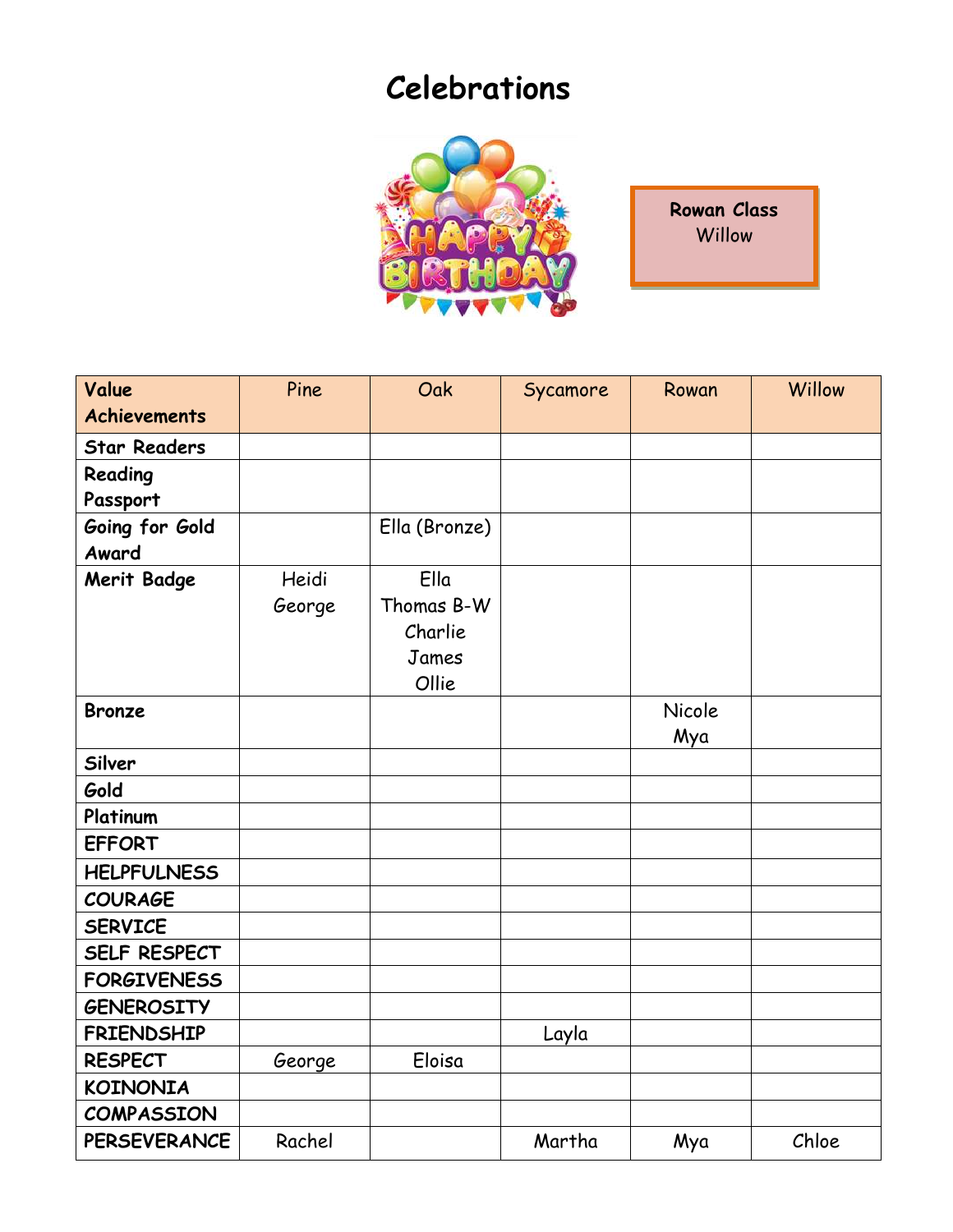| <b>HUMILITY</b>   |  |  |  |
|-------------------|--|--|--|
| <b>KINDNESS</b>   |  |  |  |
| <b>CREATIVITY</b> |  |  |  |
| <b>BRAVERY</b>    |  |  |  |
| <b>JUSTICE</b>    |  |  |  |

#### **Out of School achievements:**

Congratulations to Kiran in Sycamore who achieved his yellow belt with a merit and Yasemin in Willow who achieved her purple belt, also with a merit.

Also, Thomas in Oak passed his karate grading on Sunday and gained his brown belt. Quite an achievement for such a young age!

Finally, congratulations to Liam in Oak who has reached Level 3 in swimming and is now progressing on to Level 4. Well done to you all.

#### **House points**

| $\sim$<br>u s<br>ъ. | <b>ALC: YES</b><br><b>Service</b><br>$\sim$ $\sim$<br>_ | .<br>чш. |  |
|---------------------|---------------------------------------------------------|----------|--|
| e v<br>09 D         | <u>and the second property</u><br>ה וכ                  | --       |  |

And finally…

*As each has received a gift, use it to serve one another, as good stewards of God's varied grace* Amen

Laura Green

Executive Headteacher

Newsletter additions:

- Mr Smith's Easter Sports Camp poster
- Diary Dates (scroll down)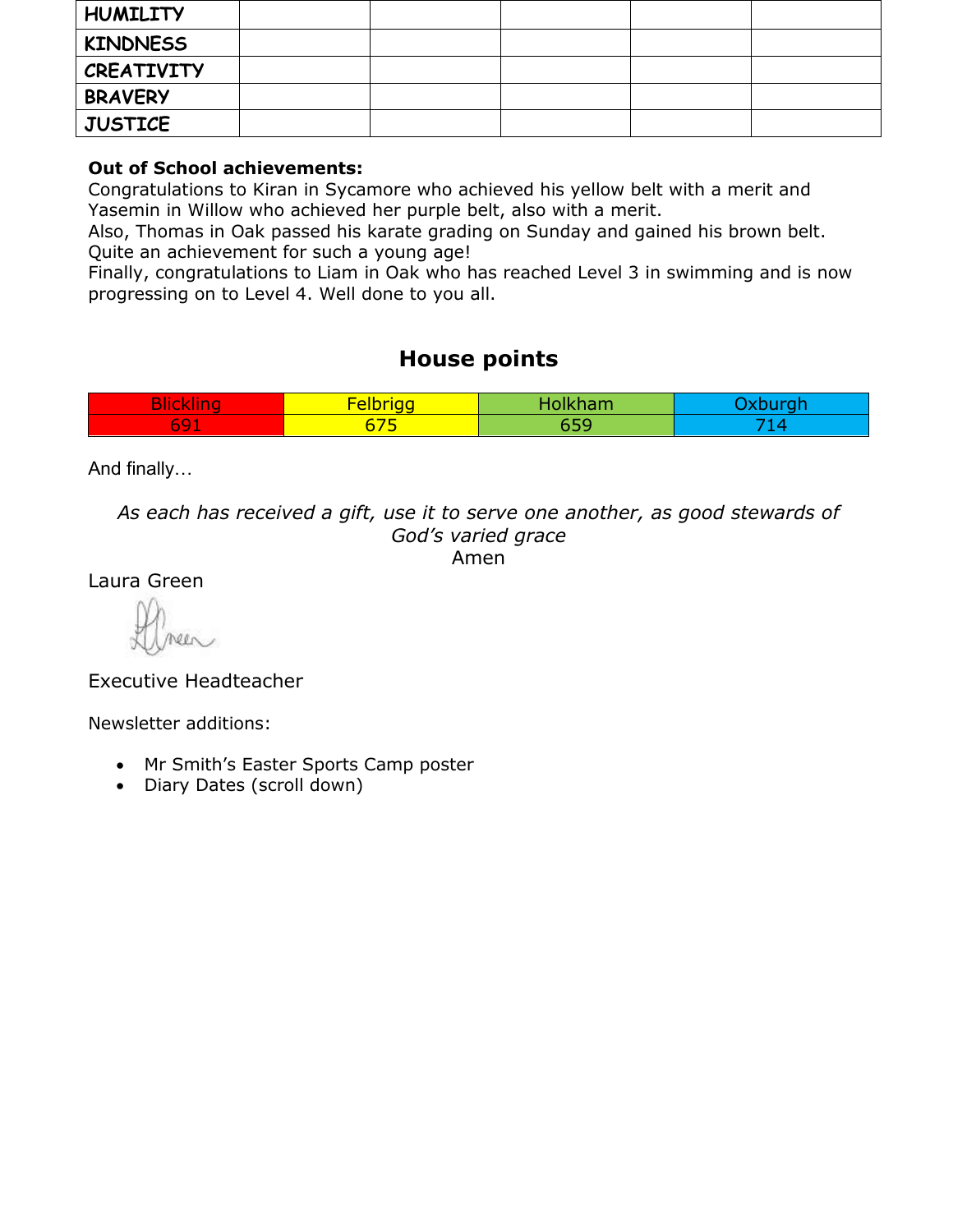# **CHILDRENS EASTER SPORTS CAMP**

9AM-3PM / Cost £12 pp AT MORLEY PRIMARY SCHOOL (Bring a packed lunch; water bottle; indoor & outdoor footwear)

# **BOOK NOW!**

**Football camp** Mon 4th Apr Tues 5th Apr Wed 6th Apr Thu 7th Apr Fri 8th Apr

Multi-Sports camp Mon 11th Apr Tues 12th Apr Wed 13th Apr Thu 14th Apr

**HAPPY SPORTS** 

EMAIL: happysports@yahoo.com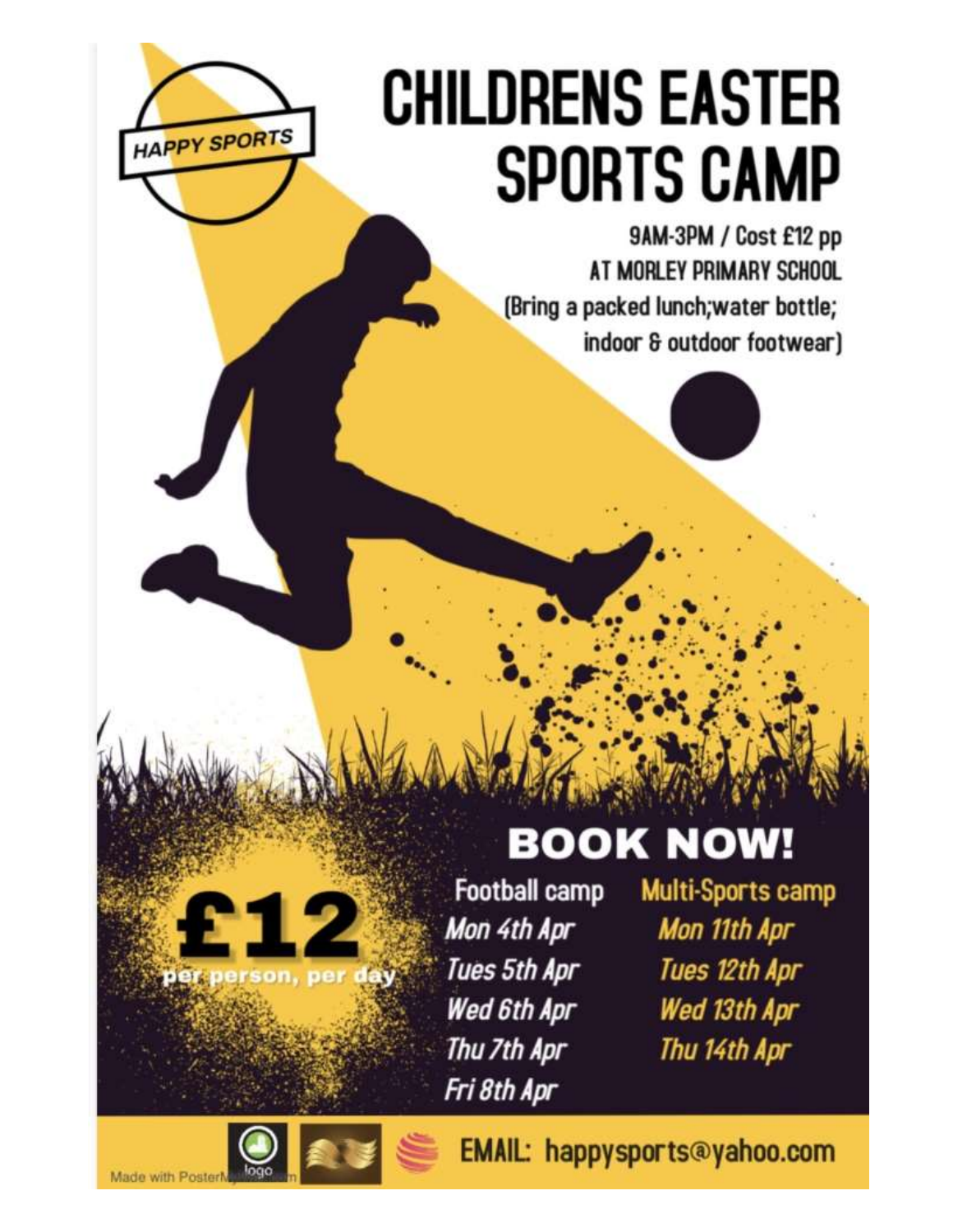*Termly Value* F O R G I V E N E S S

## **Spring Term**





24/03/22 – Theatre group in school hall – 2:00pm 25/03/22 – Oak Class reading café 26/03/22 – FOMPS Adult Disco 29/03/22 – Kwik Cricket event – Y1&2 30/03/22 – FOMPS Easter Bake-Off 30/03/22 – FOMPS Bake sale – 3.15 31/03/22 – Easter Service at Deopham Church 9am



**01/04/22 – Pine Class Farm trip** 01/04/22 – End of Spring Term – 3.15pm 01/04/22 – End of term discos KS1 6-7, KS2 7.15-8.15